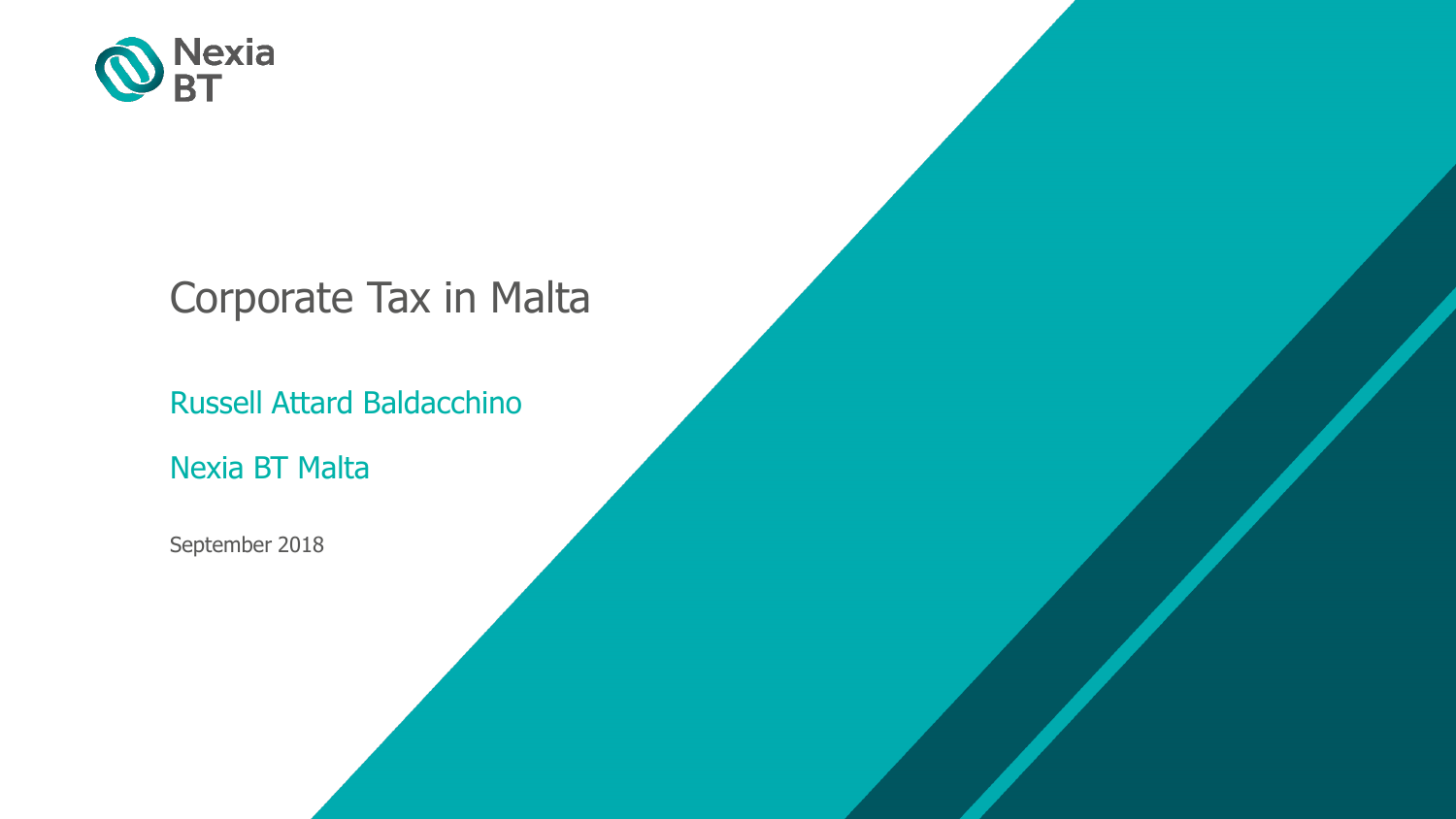## **Malta:** A brief introduction.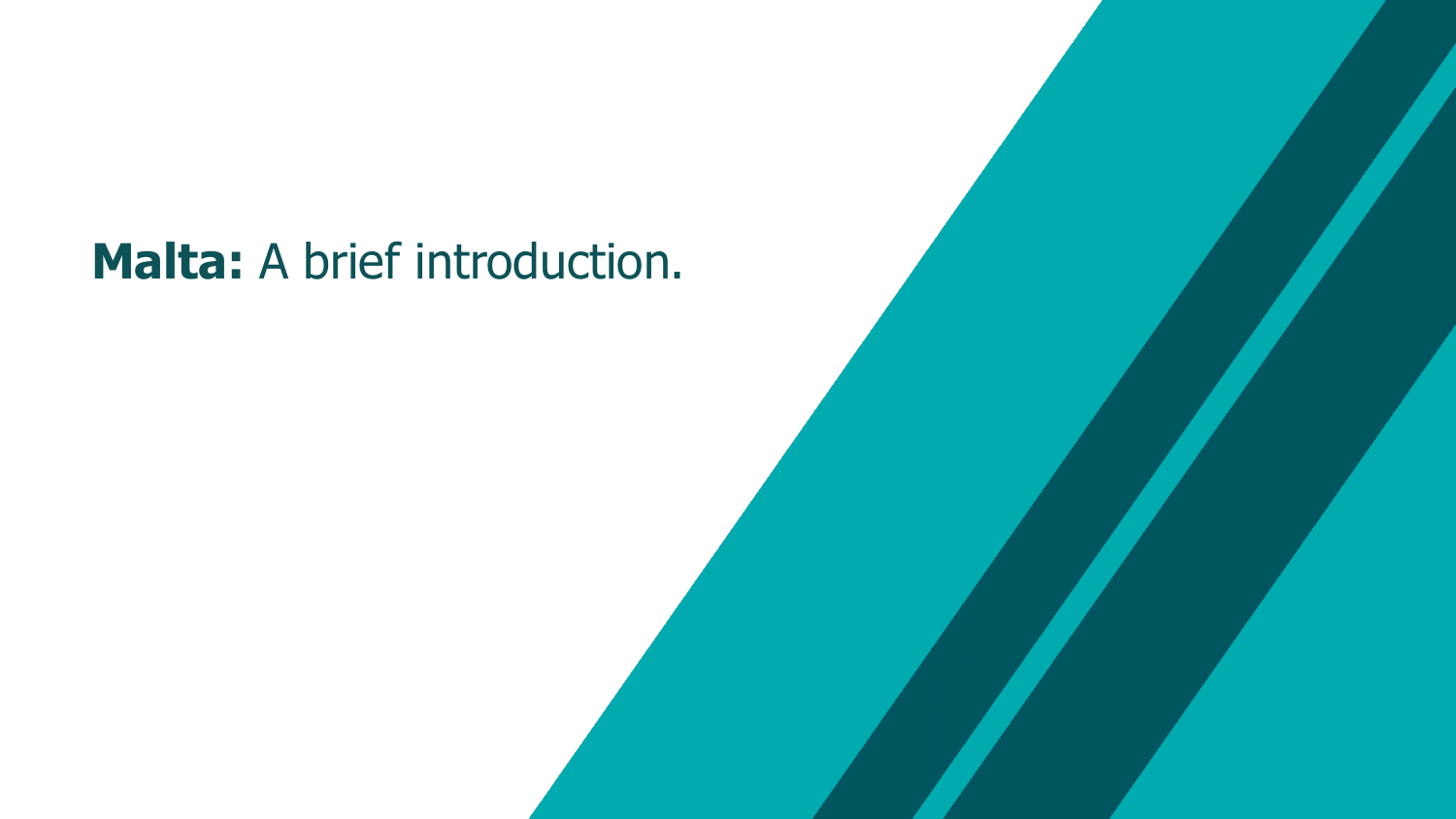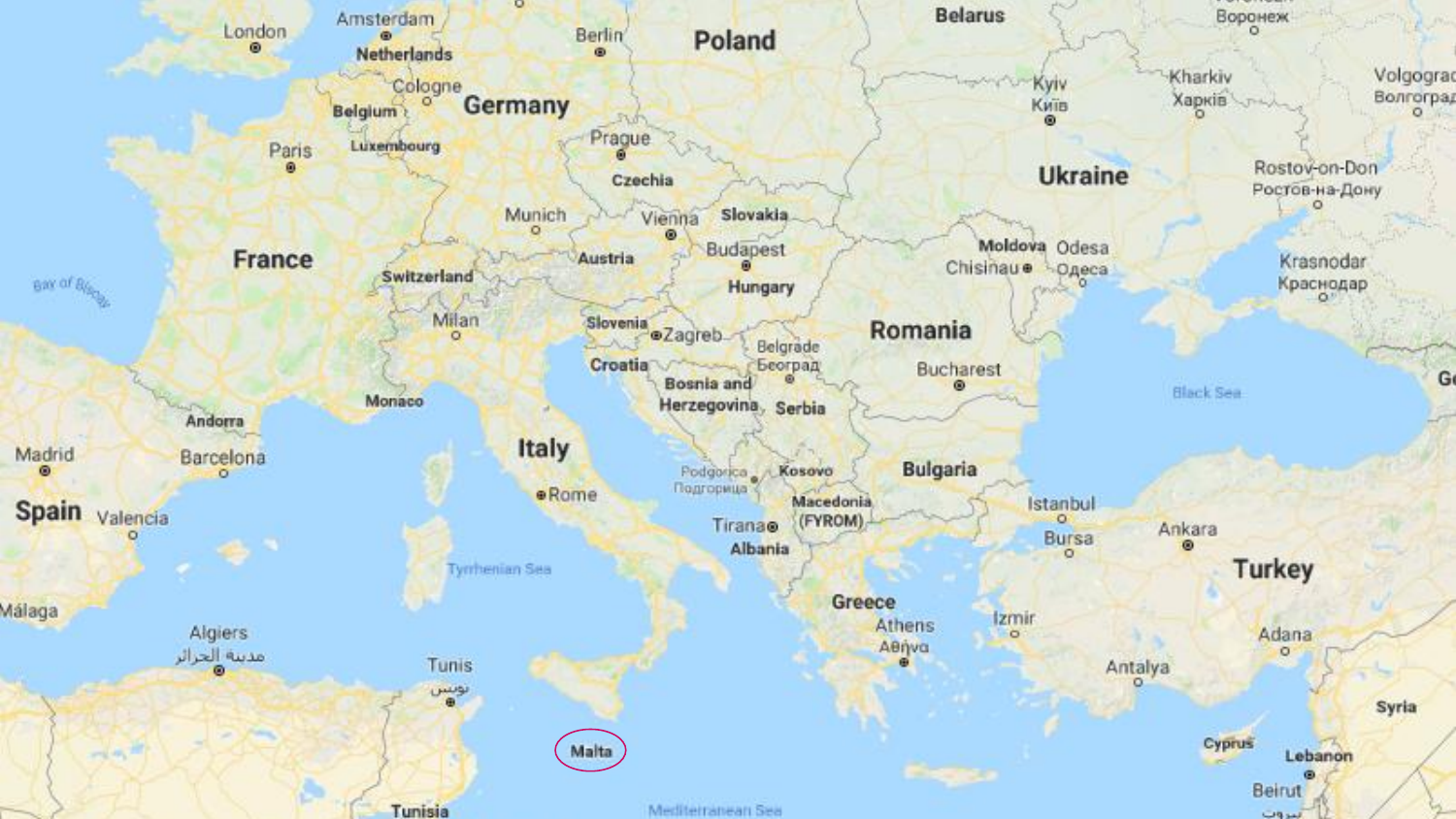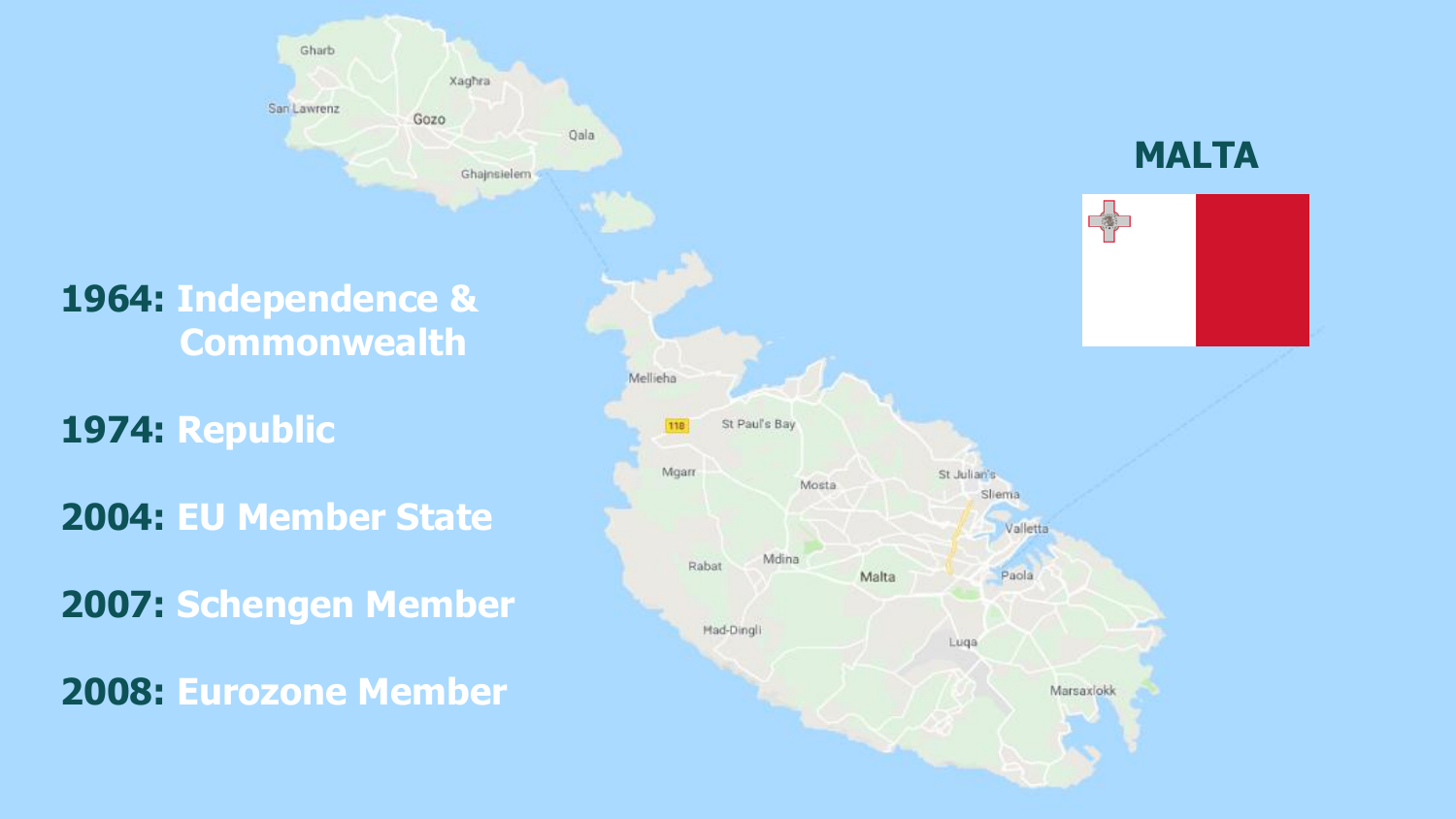Ease of Doing **Business** 



| <b>Security</b> |  |  |  |
|-----------------|--|--|--|
|-----------------|--|--|--|

**Political Stability** 



Economic **Resilience**  Pro-Business Government



**Fiscal** Regime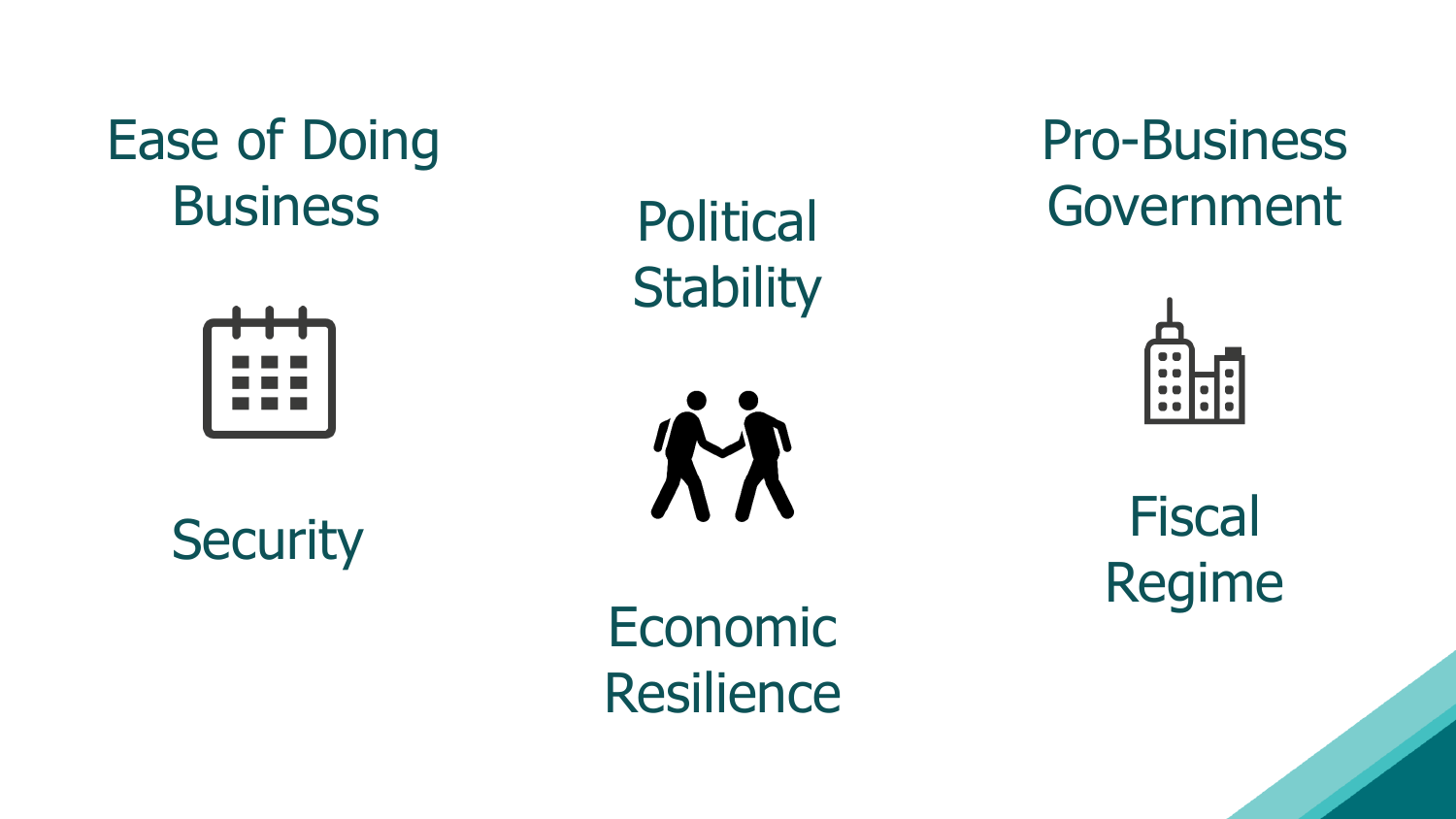## **Forbes**

Malta among the **best countries to retire**

Fitch Rates Malta at **'A+' Outlook Stable**  February 2018

**FitchRatings** 

WØRLD<br>ECØNOMIC FORUM

Malta ranked **37th most competitive**  countries out of 137.

**Pragmatic** & **effective**  Financial **Services** Regulator

**MFSA MALTA FINANCIAL SERVICES AUTHORITY**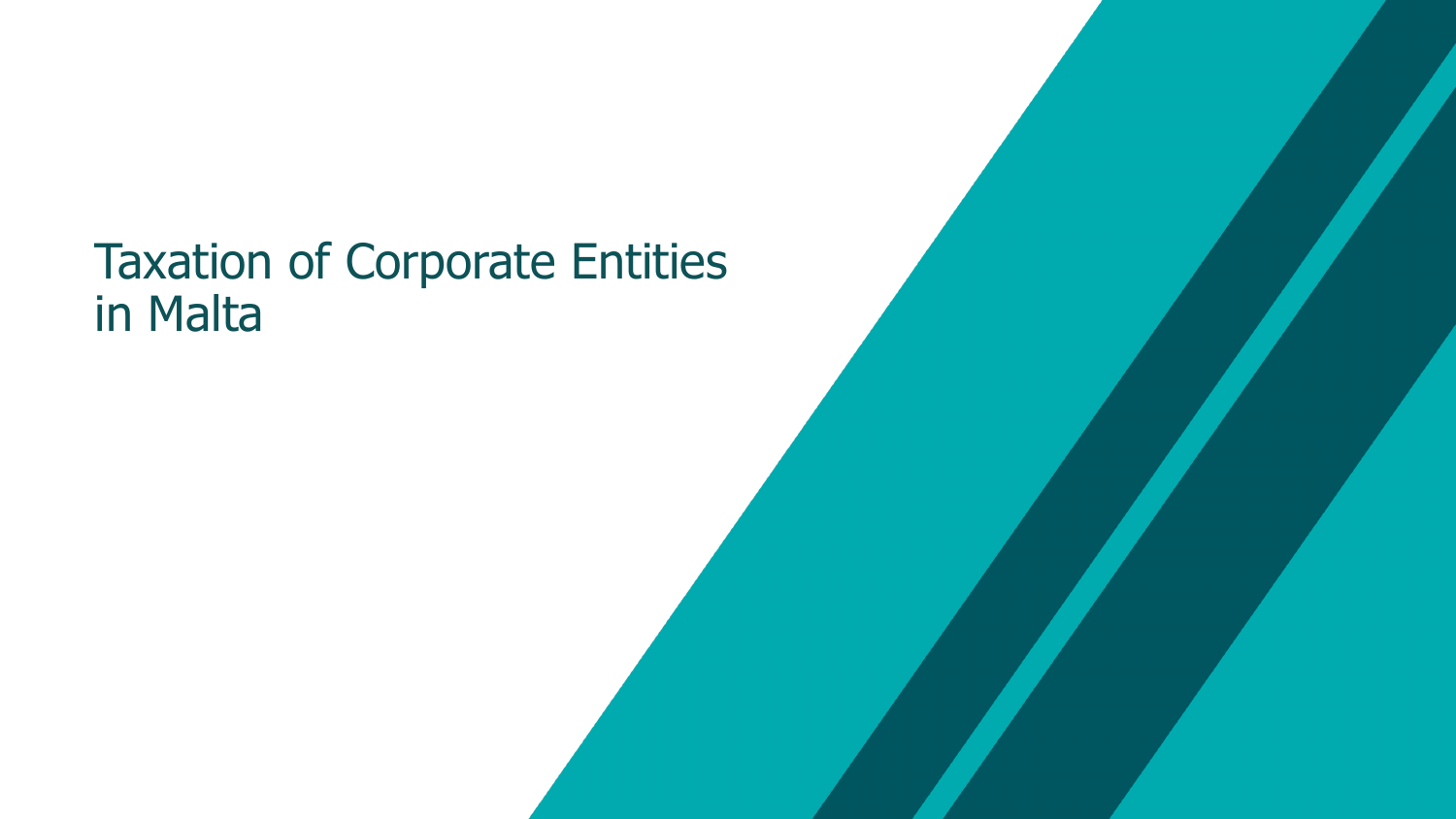#### **The Basics**

- $\checkmark$  Highly **efficient** fiscal regime.
- **√ No foreign exchange control rules.**
- **Full imputation system** and a **refund of tax payments** to shareholders.
- **5%** effective tax rate.
- **No withholding taxes**.
- **Participation Exemption**.

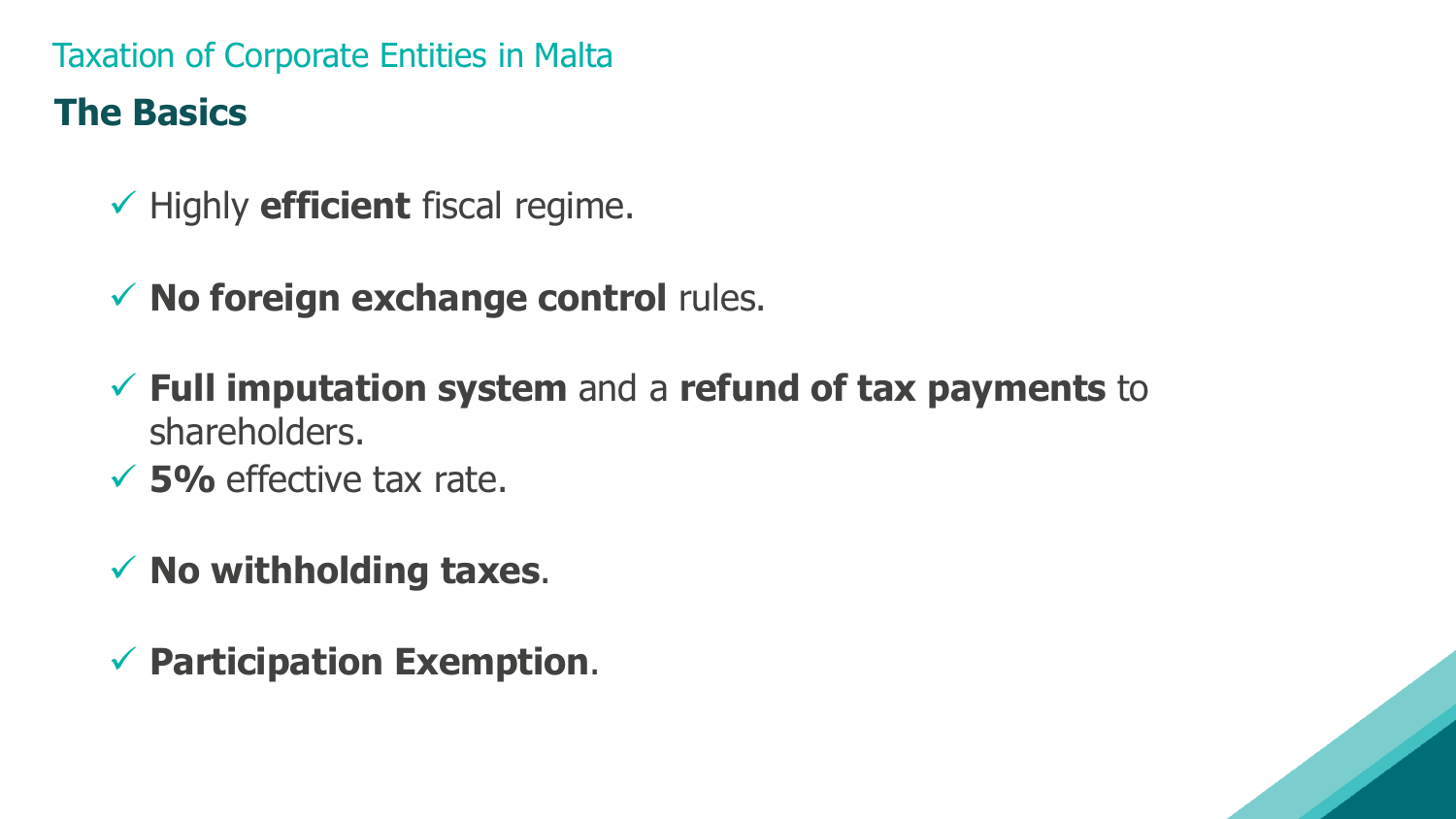## **The Imputation System**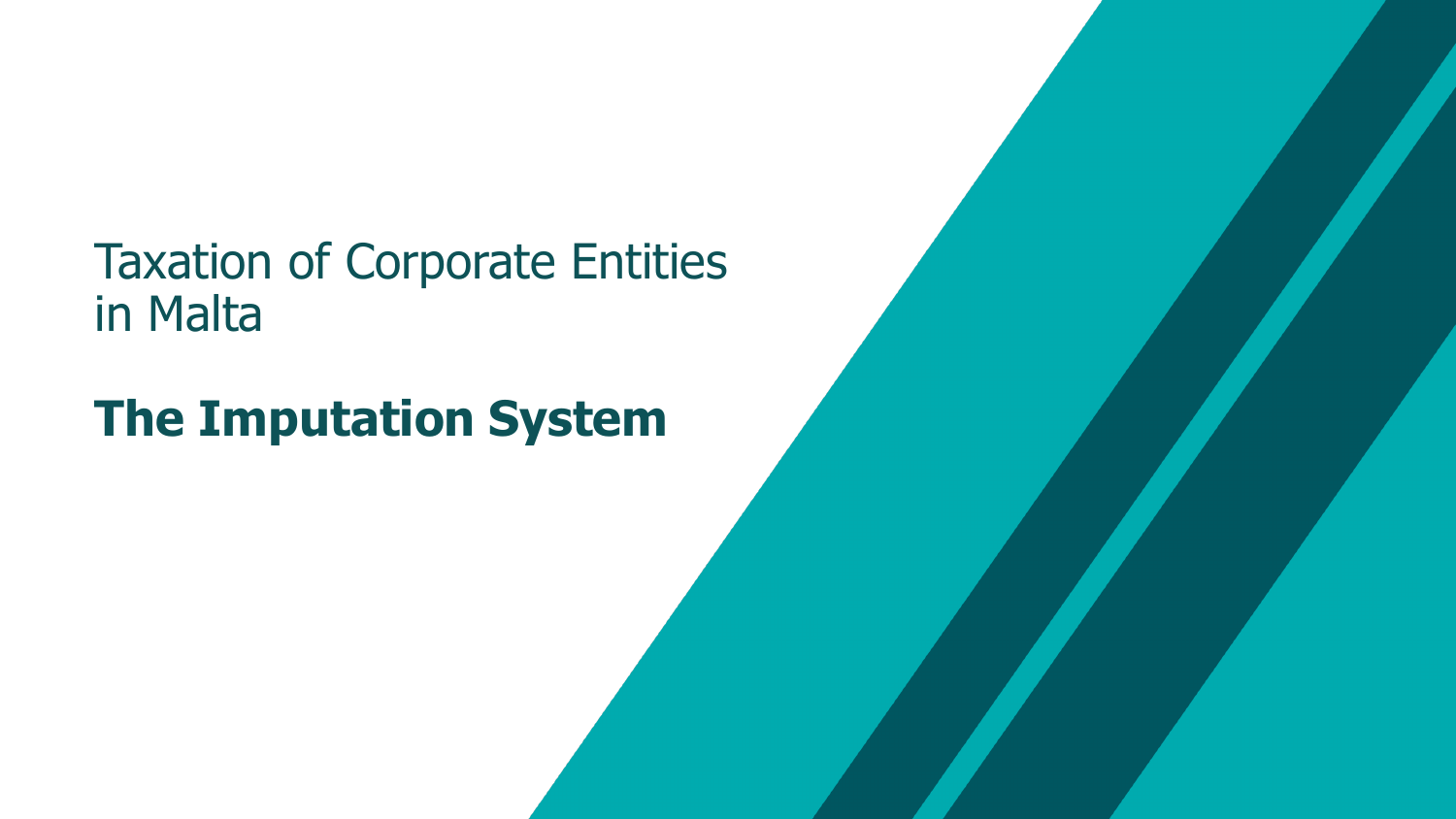- After **distribution of a dividend**, shareholders are entitled to **claim a refund**.
- $\checkmark$  The amount of the **refund claim** depends on the type of income:
	- **6/7** Refund for **Trading Income**
	- **5/7** Refund for Passive **Interest and Royalties**
	- **2/3** Refund if distributing company **claims double-taxation relief**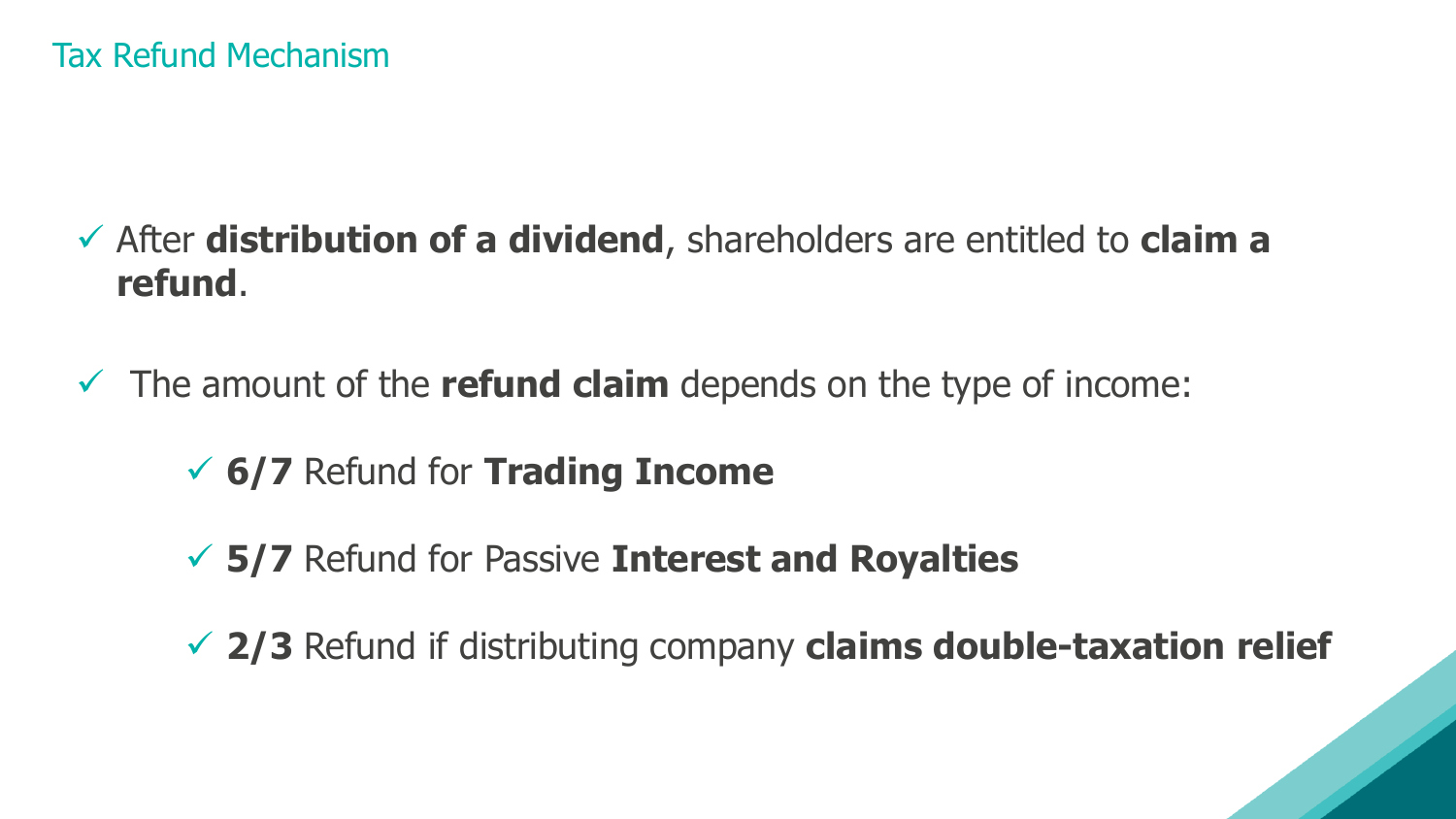Tax Refund Mechanism

#### **Single-tier Structure**

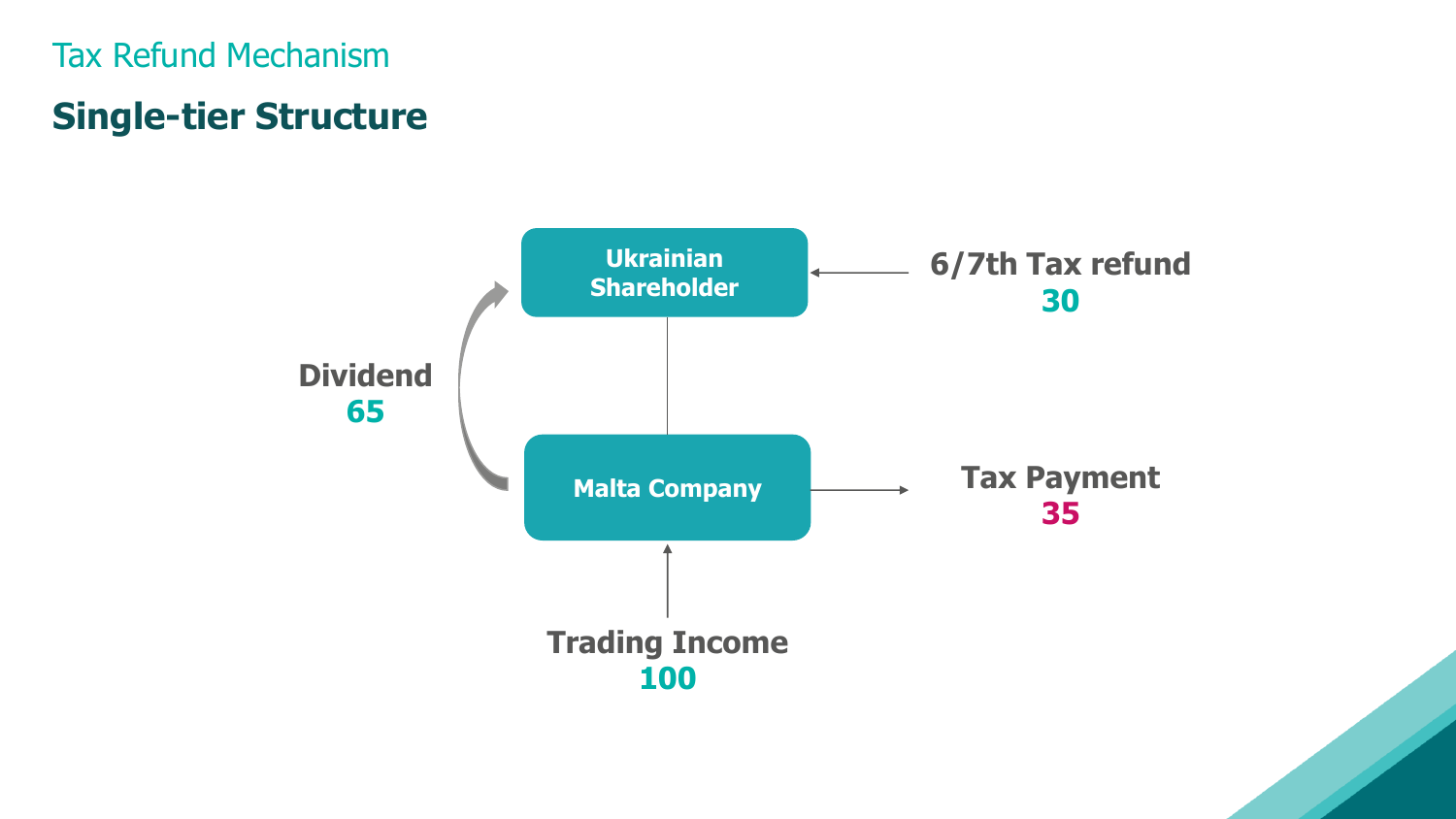Tax Refund Mechanism

#### **Double-tier Structure**

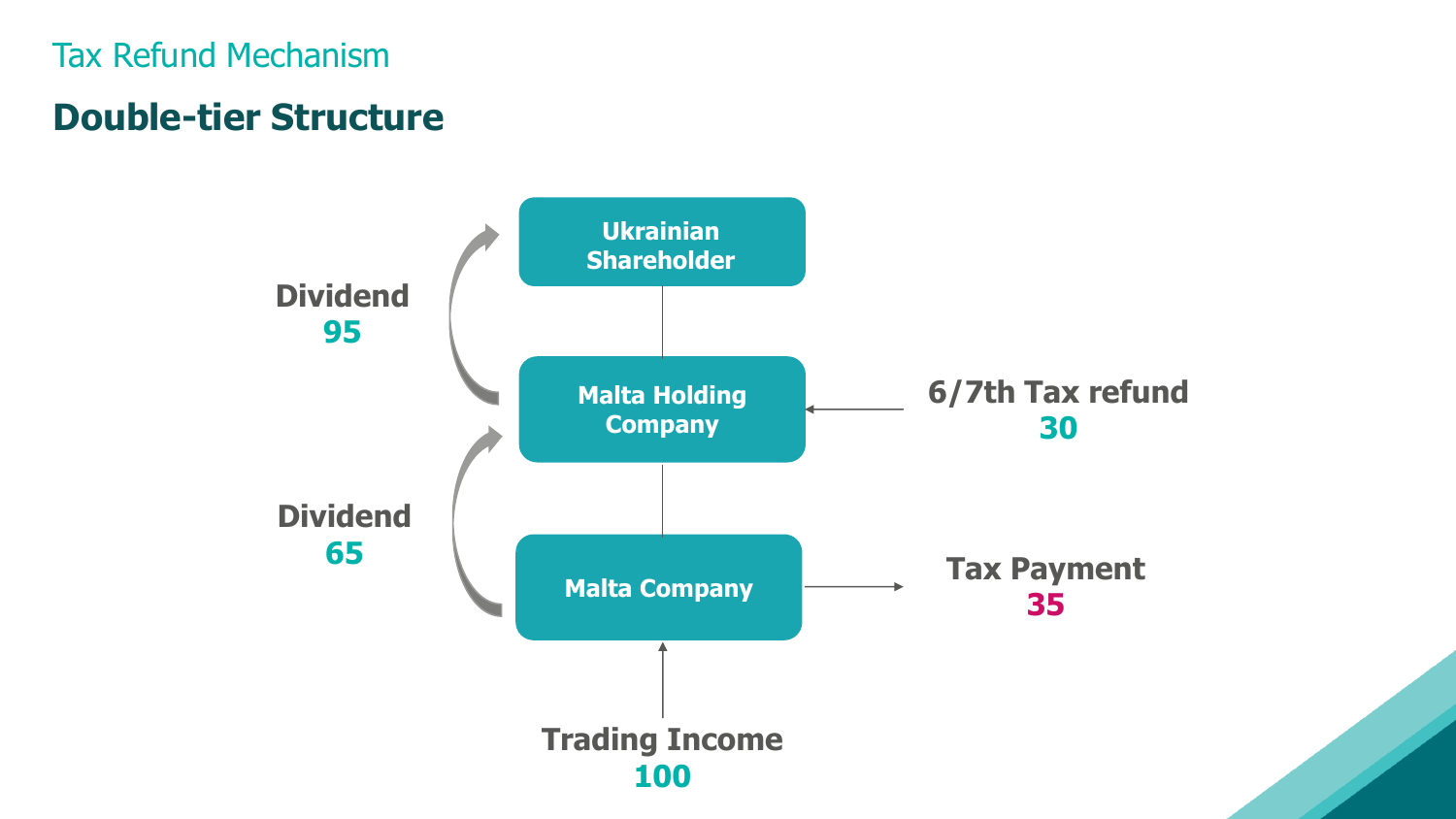#### Tax Refund Mechanism

#### **The Process**

**Maltese company prepares its income return and submits it to the Tax Department**

**Dividend is distributed to the shareholders**

**Shareholder prepares claim for tax refund and submits it with the Tax Department**

**Tax Department vets refund claim form and asks the Company to pay its corporate tax**

**Tax refund is paid to the shareholder**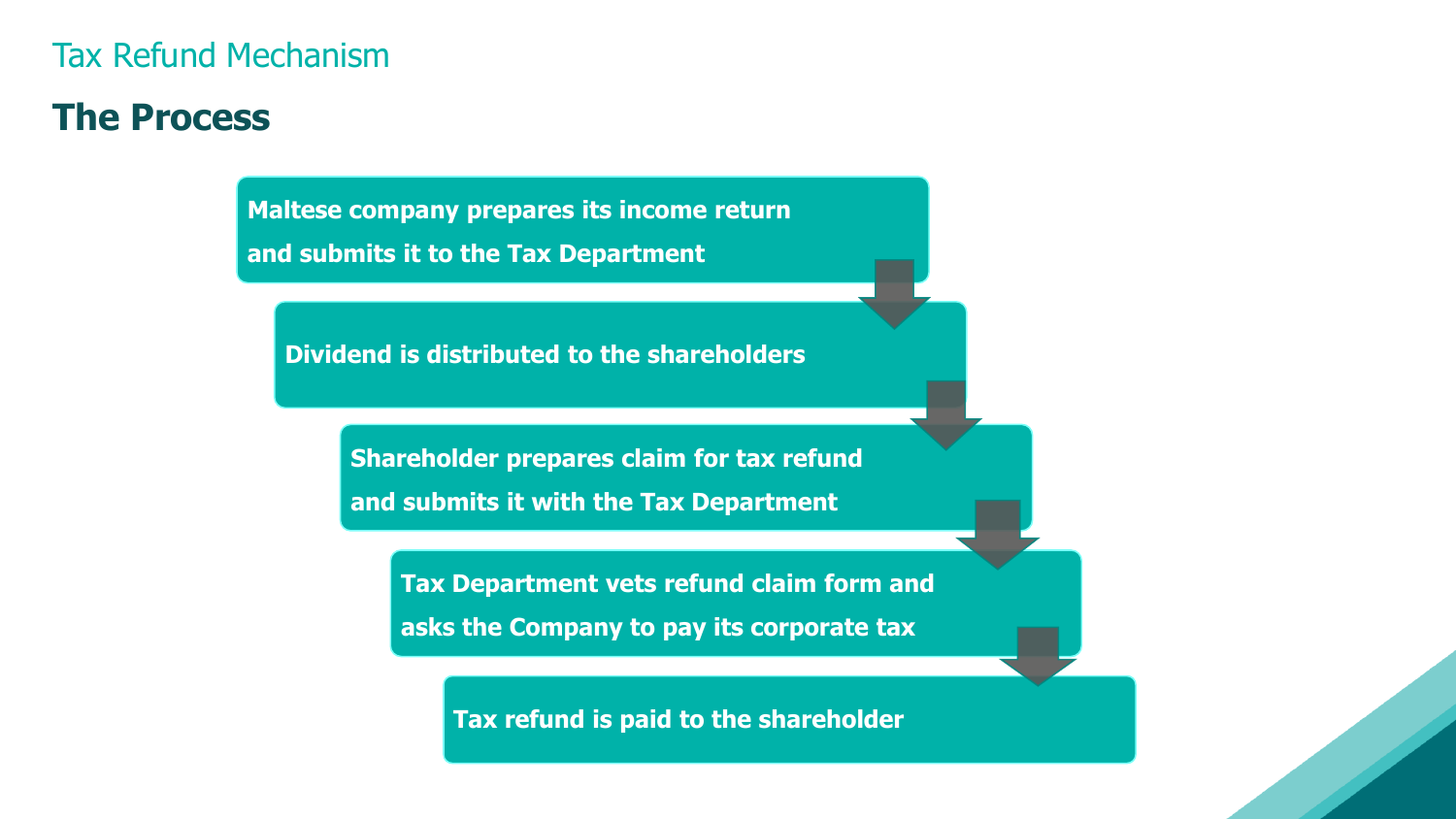### **The Participation Exemption**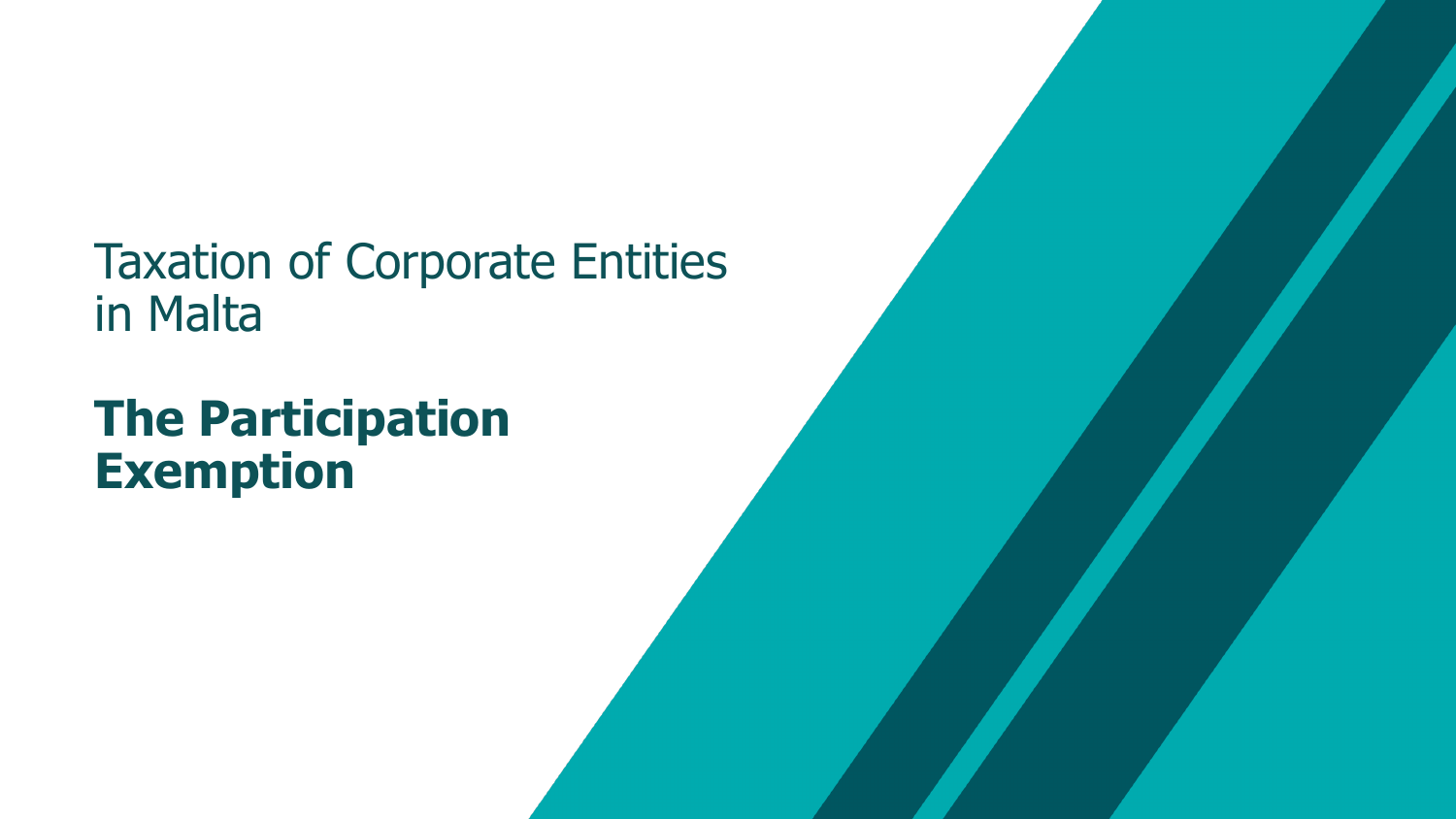### **Key Points**

• Malta applies a **Participation Exemption**, whereby **dividends and capital** gains derived from a participating holding are **exempt from income tax**.

• The PE also applies to capital gains from the transfer of shares in Maltese resident companies.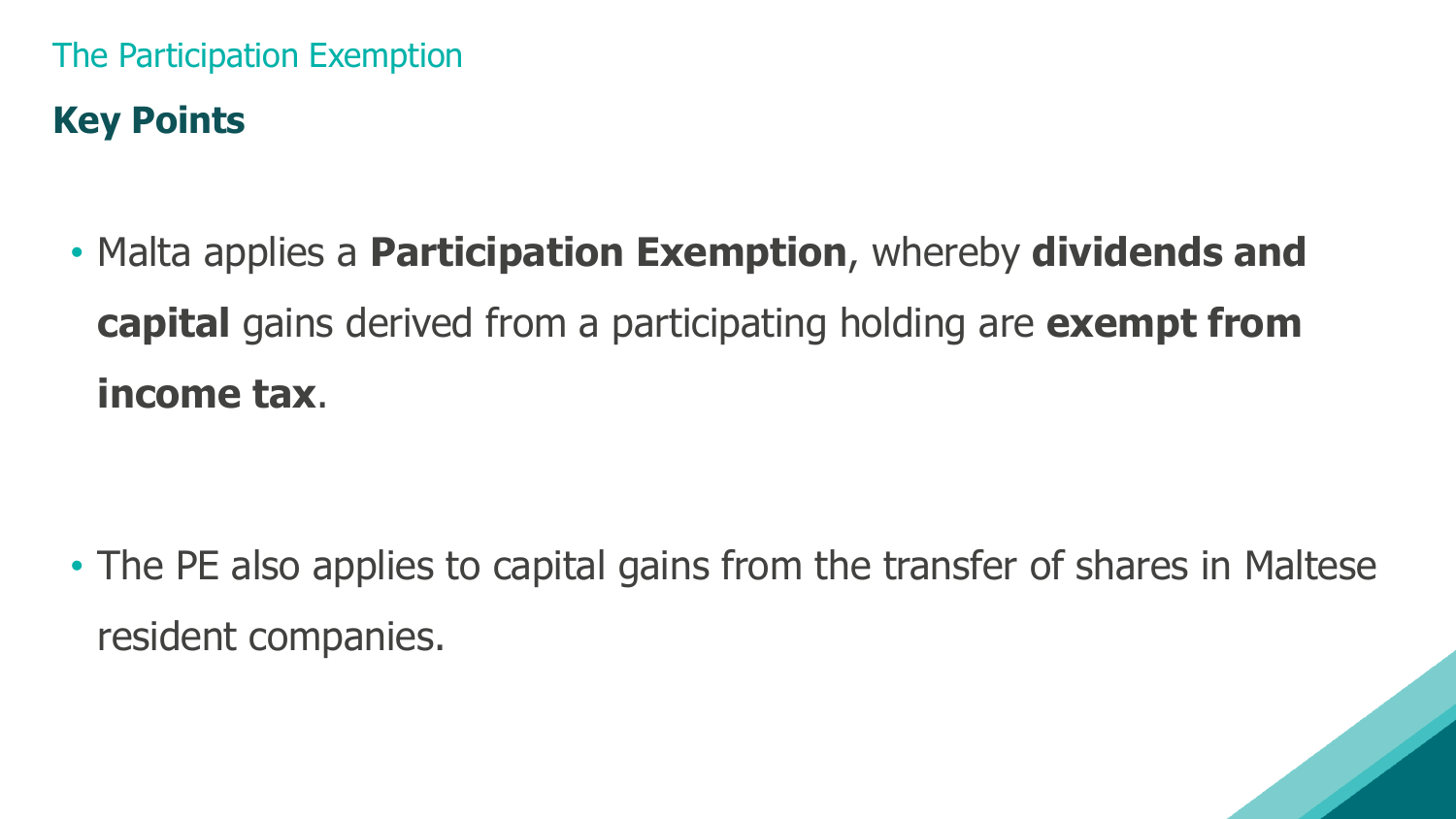#### The Participation Exemption

#### **Process**



**Participation exemption** on

dividends should apply in Malta if the Ukrainian entity is engaged in a trading activity and is not in receipt of passive interest or royalties income

#### **No Malta capital gains tax**

when Malta Hold Co sells its shares in the Ukrainian entity

#### **Reduced withholding tax**

by virtue of the tax treaty between Malta and Ukraine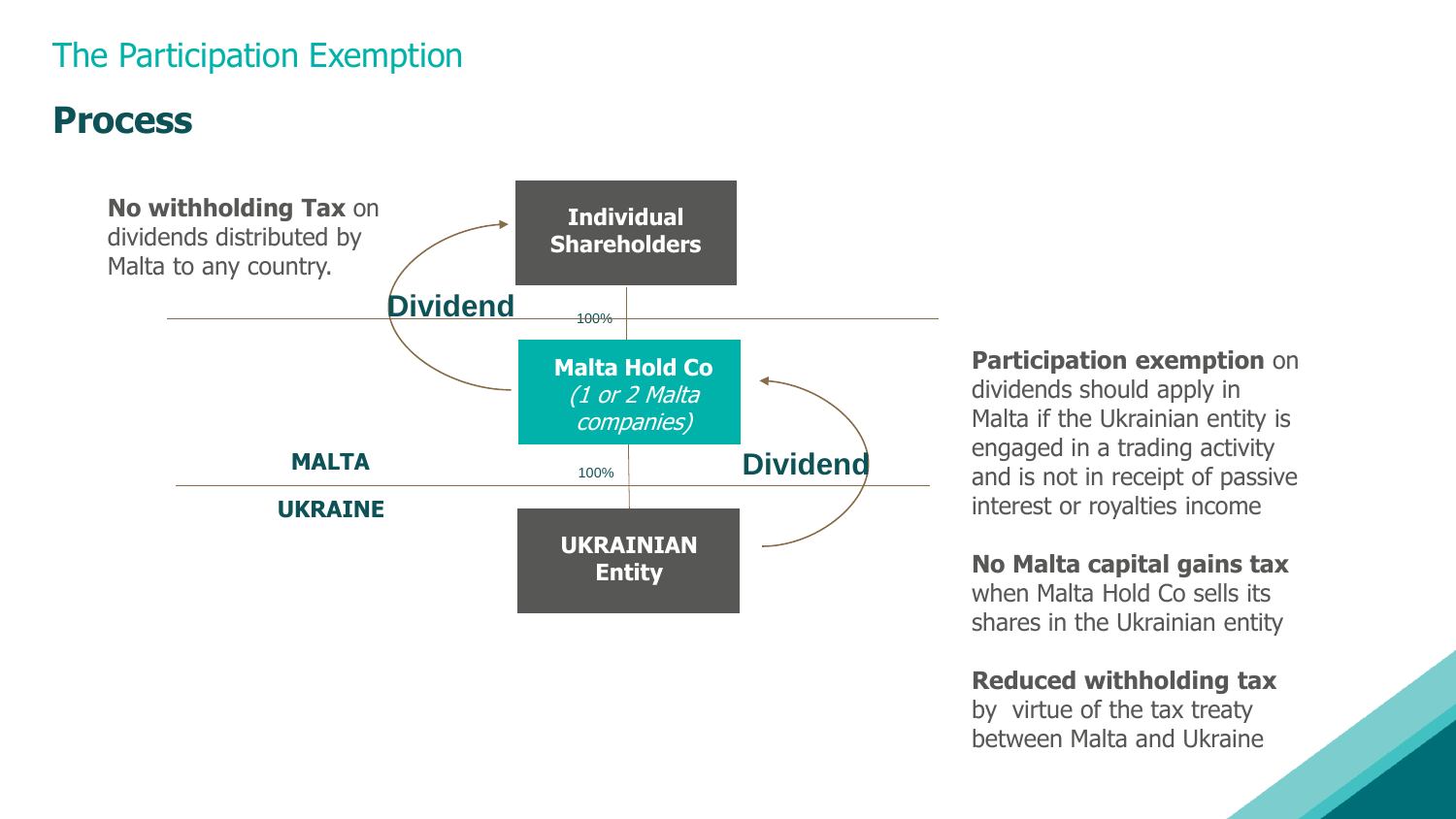### **Definition**

To qualify as a **participating holding**, a Maltese company must have a minimum of 5% 'equity holding' in a foreign company, conferring **at least two** of the following three rights:

- A right to vote;
- A right to profits available for distribution;
- A right to assets available for distribution on a winding-up.

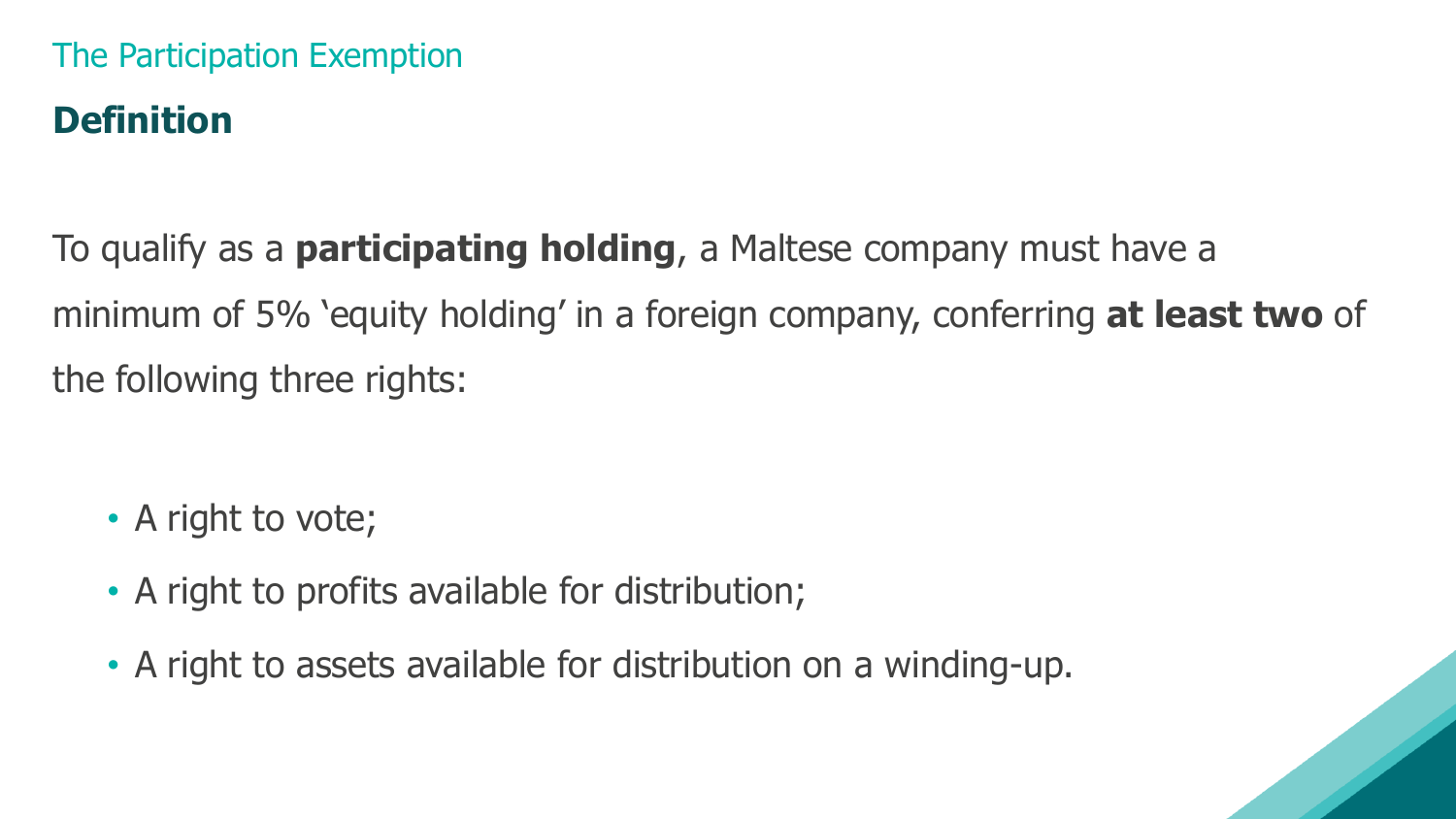### **Definition**

For the Participation Exemption to be applied on dividend income, the foreign company must satisfy **one of the below conditions**:

- **Resident or incorporated in the European Union; or**
- Subject to any foreign tax of at least 15%; or
- **Less than 50% of its income is derived from passive interest or royalties.**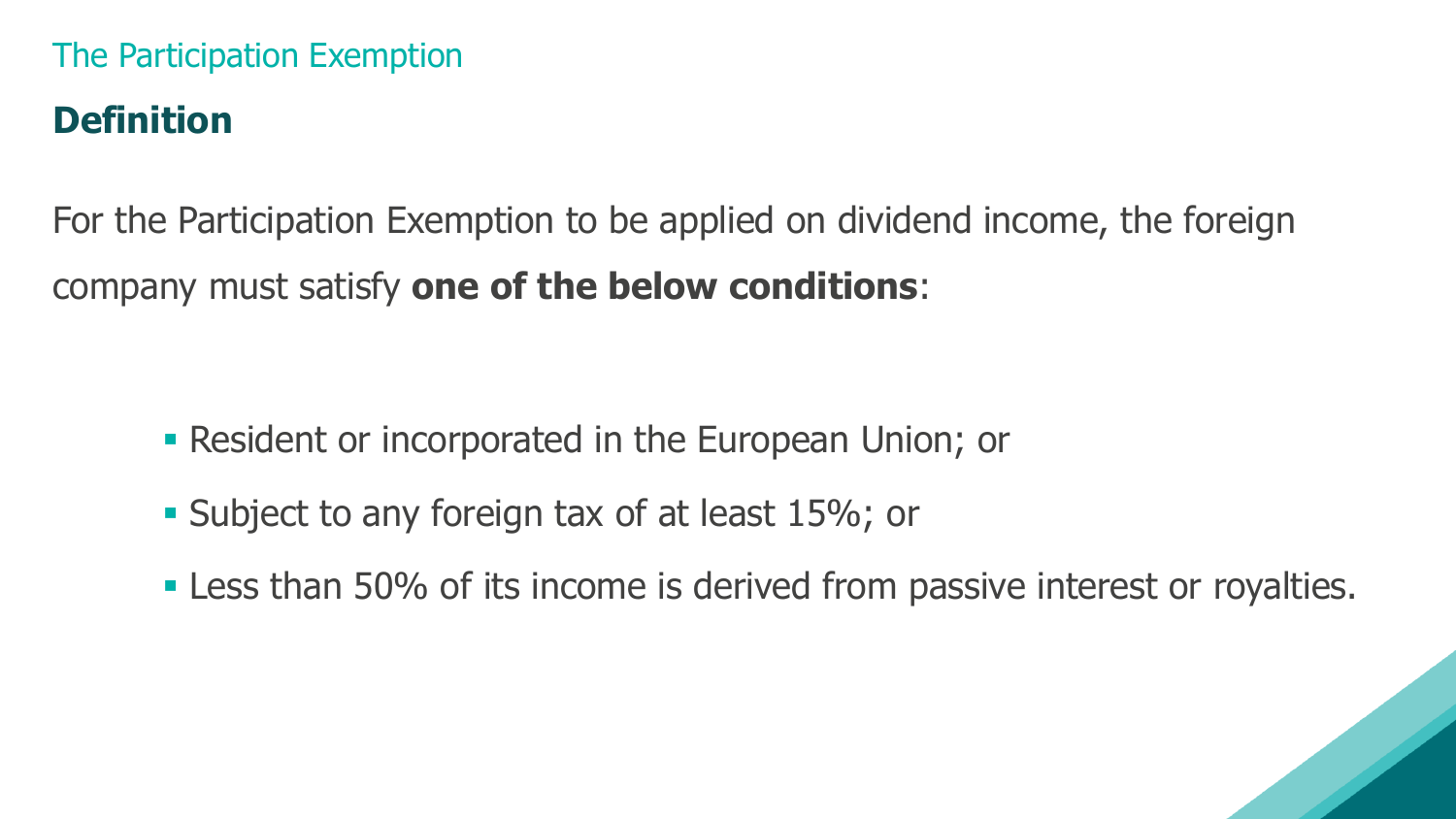#### The Participation Exemption

### **Definition**

If none of the previous conditions are satisfied, then then both the following must be satisfied:

**The holding is not a portfolio investment** (*less than 50% of income derived* from portfolio investments);

AND

• The non-resident participated company, or the respective passive interest and royalties have been subject to, at least, **5% foreign tax**.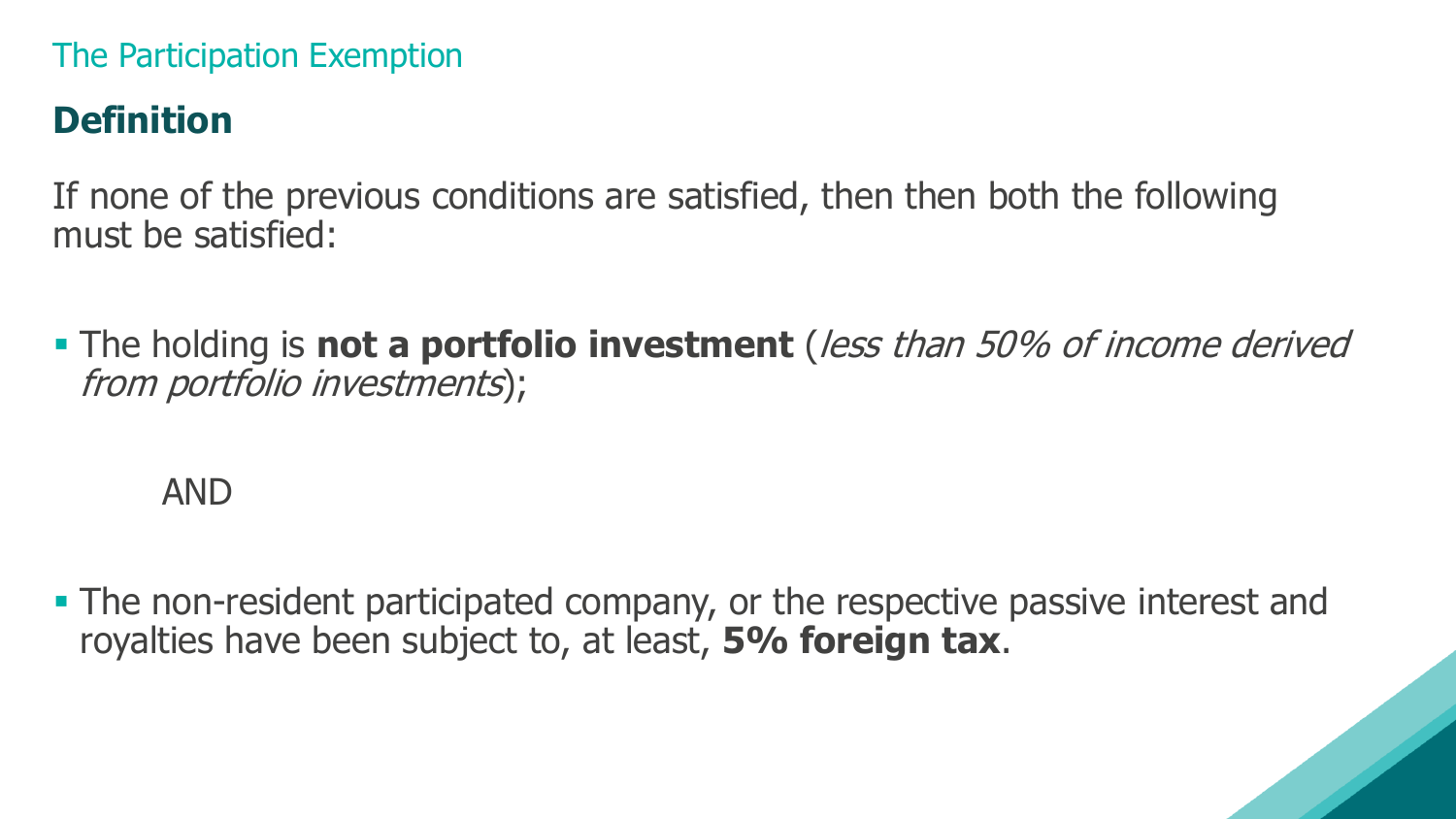## **EOIR & BEPS**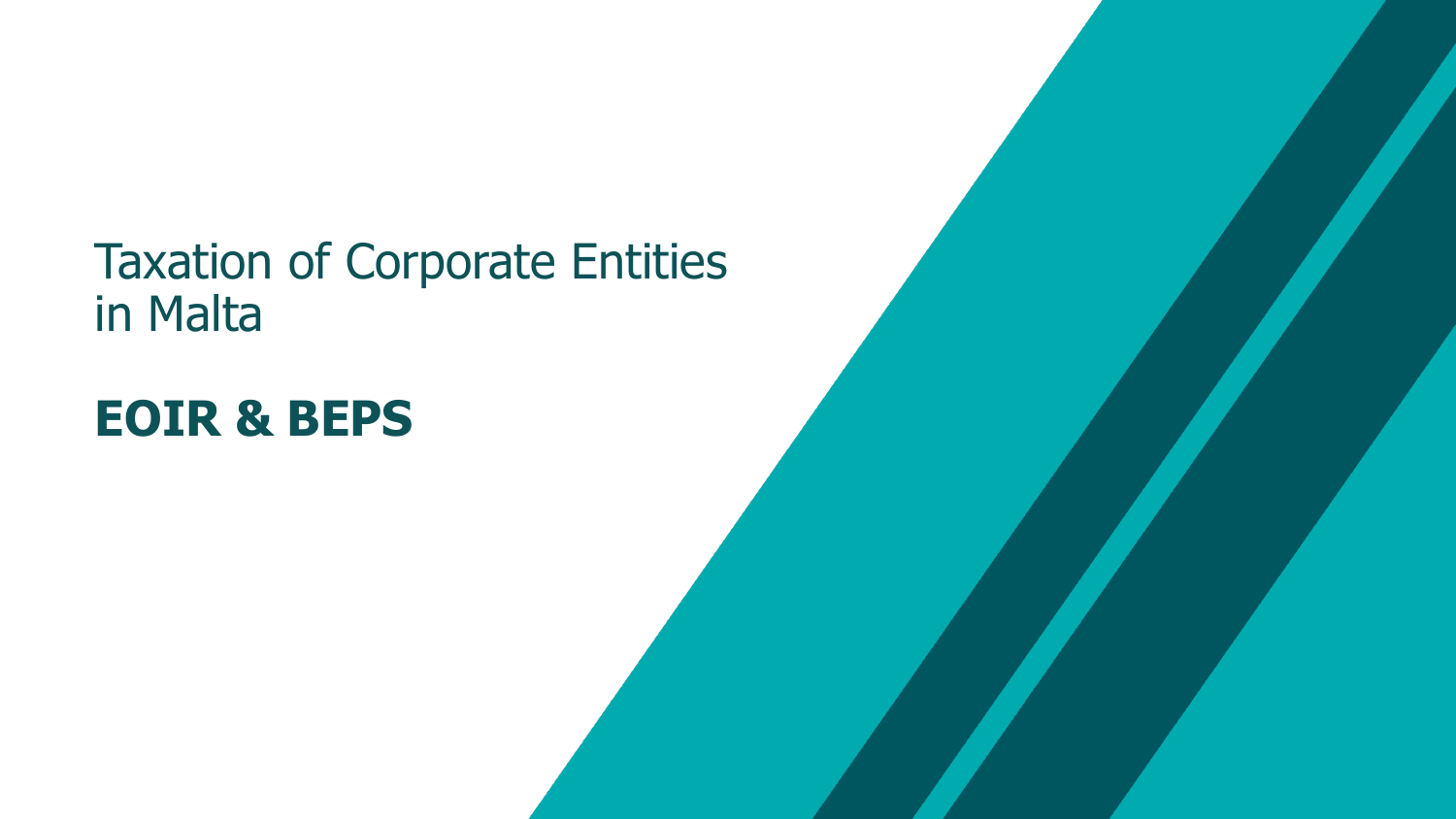#### Malta's Corporate Tax System

#### **Exchange of Information**

| Exchange of information on request (EOIR)      |                   |
|------------------------------------------------|-------------------|
| Global Forum Member                            | <b>yes</b>        |
| EOIR rating round 1                            | largely compliant |
| EOIR rating round 2                            | scheduled 2019    |
|                                                |                   |
| Automatic exchange of information (AEOI)       |                   |
| Commitment to AEOI (CRS)                       | 2017/2018         |
| CRS MCAA signed                                | ves               |
| Mutual Administrative Assistance<br>Convention | in force          |
|                                                |                   |

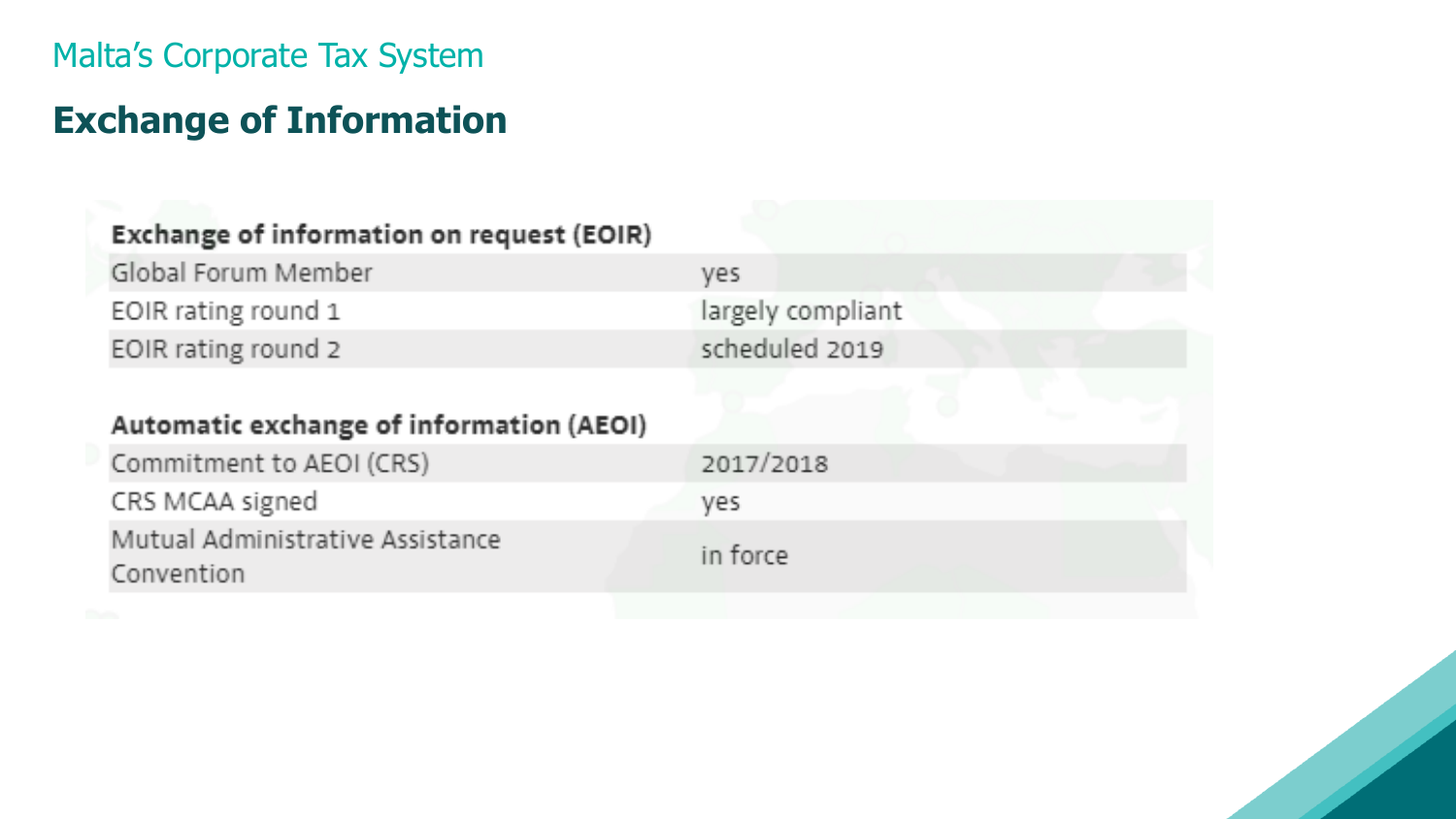#### Malta's Corporate Tax System

#### **BEPS Status**

| <b>BEPS</b>                                          |                                            |
|------------------------------------------------------|--------------------------------------------|
| Existence of any harmful tax practices<br>(Action 5) | no harmful regime exists                   |
| Exchange of information on tax rulings<br>(Action 5) | review scheduled                           |
| Preventing treaty abuse (Action 6)                   | review scheduled                           |
| CbC - Domestic law (Action 13)                       | legal framework in place                   |
| CbC - Information exchange network (Action<br>13)    | activated                                  |
| Inclusive Framework on BEPS member                   | yes                                        |
| Effective dispute resolution (Action 14)             | phase 1 reviewed & recommendations<br>made |

No specific rules have been issued addressing specific BEPS action plans, however, we might see some changes in the near future for example the introduction of CFC (controlled-foreign-company) legislation.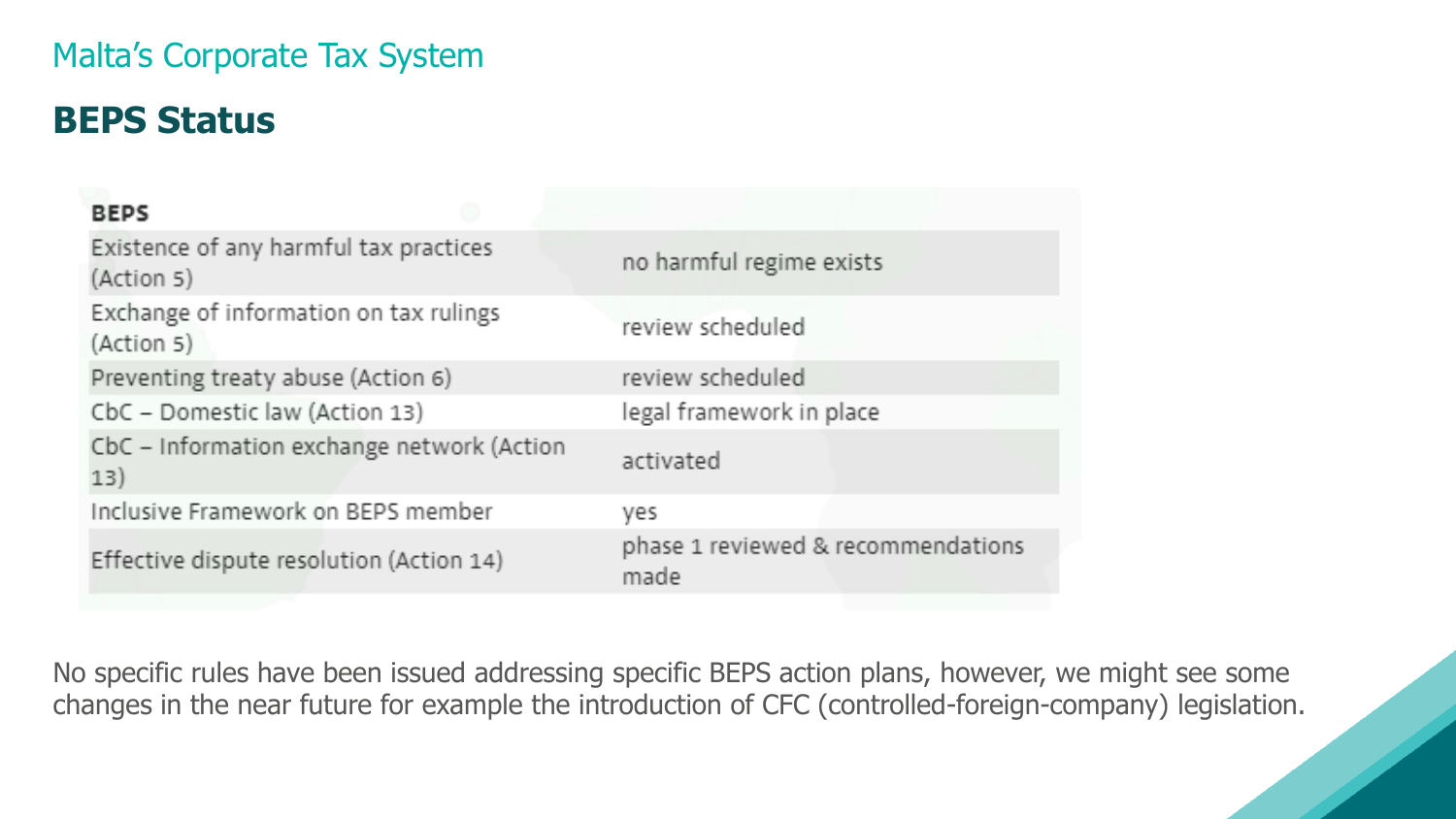## **Sustainability**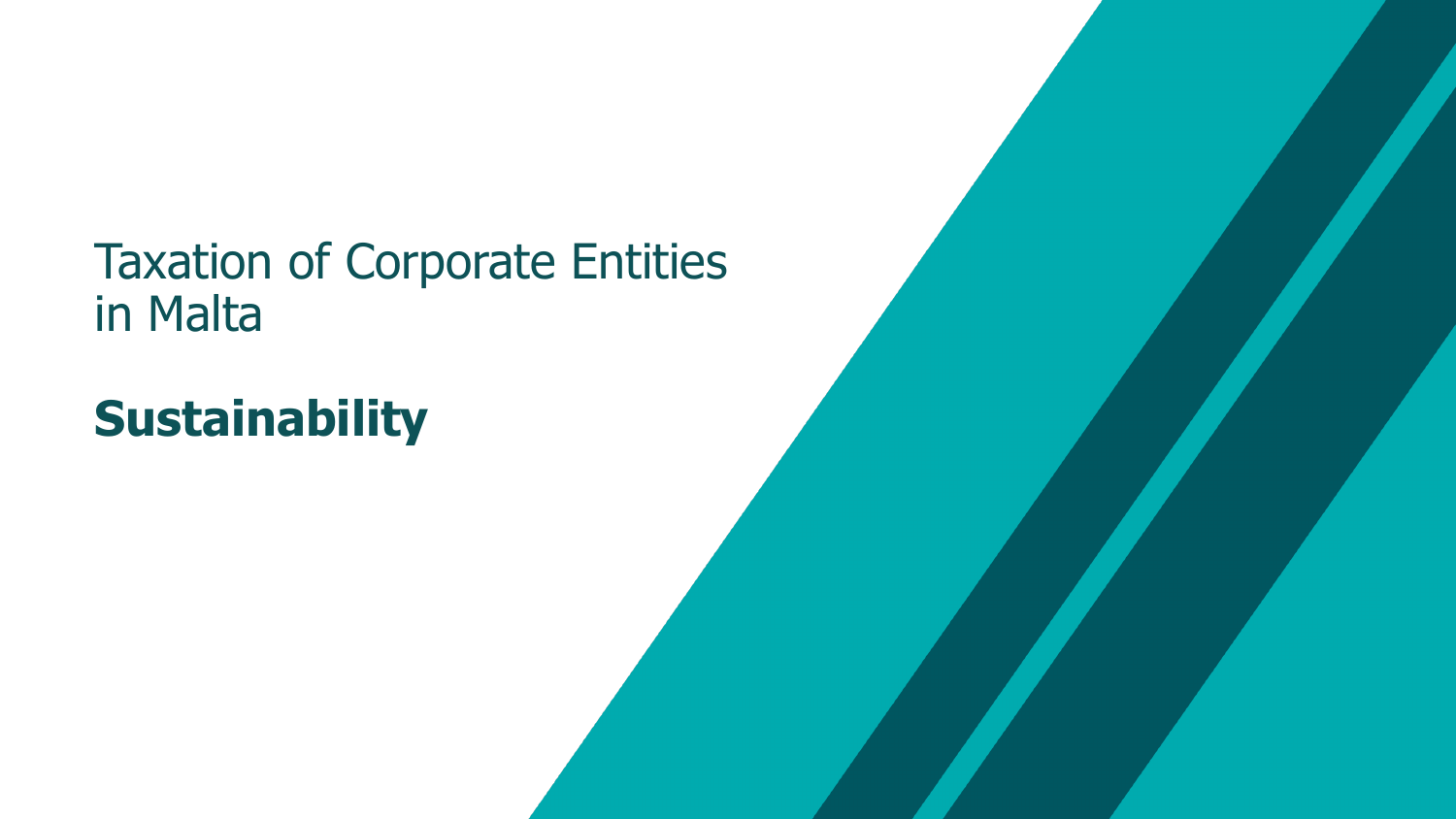Malta's Corporate Tax System

#### **Is Malta's Tax System Sustainable?**

- Compliant with **EU non-discrimination principles**.
- $\checkmark$  2017 OECD Report confirmed that:
	- i. Malta **follows all EU tax directives**;
	- **ii.** No "harmful features" within its tax regime for the purpose of base erosion and profit shifting.
- 2017 Global Transparency Barometer (EOIR): **Largely Compliant**
- Taxation is a **sovereign right** of EU Member States.